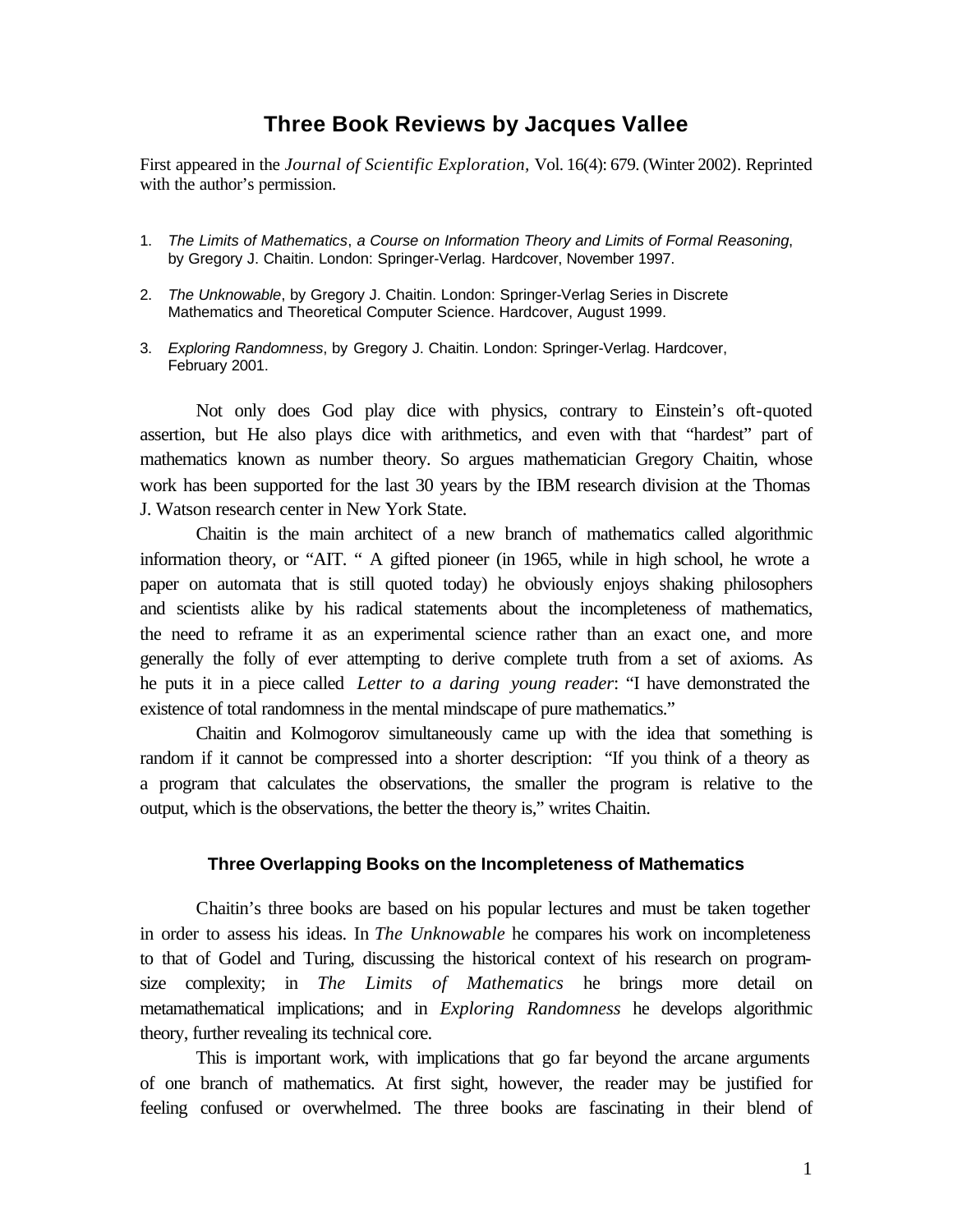flamboyant ideas and long chapters written in LISP, a programming language that Chaitin favors: He even developed his own dialect of it! While this provides a ready tool for his colleagues and students it makes it harder for the general reader to unravel the many threads of his ebullient arguments. Yet the sections in LISP are mandatory because the common theme of all three books is to study the size of the smallest program for calculating a given number, and "you cannot really understand an algorithm unless you can see it running on a computer."

Another weakness is the overlap of the three volumes, that would have benefited from tighter editing and structure (perhaps with the LISP developments as an appendix?) These are minor problems of presentation, however, that should not detract from the massive intellectual challenge the author is proposing. As one gets into the substance of the books it is difficult to resist Chaitin's enthusiastic style and obvious intelligence. Beyond the technicalities of the argument the reader is quickly drawn into a fundamental new landscape of ideas. What Chaitin is demanding, in effect, is nothing less than a bold reassessment of our notions about truth and logic.

## **The Challenge to Hilbert**

At the dawn of the  $20<sup>th</sup>$  century it seemed that science was about to solve, once and for all, the totality of mathematical problems. David Hilbert believed that a consistent and complete set of axioms could be drawn up, from which you could derive all of mathematics. As Chaitin summarizes it, "if all mathematicians could agree whether a proof is correct and be consistent and complete, in principle that would give a procedure for automatically solving any mathematical problem. This was Hilbert's magnificent dream, and it was to be the culmination of Euclid and Leibniz, and Boole and Peano, and Russell and Whitehead."

Hilbert's famous lecture in the year 1900 proposed a list of 23 difficult problems, a "call to arms" that inspired a generation of researchers, among them John von Neumann. In the fifties and sixties, when I studied math at the Sorbonne in the shadow of Bourbaki, this was still the dominant vision.

The first man who pointed out that Hilbert's axiomatic theory was flawed was Godel. As early as 1931 he showed that mathematics could not be consistent and complete at the same time. More specifically, he proved that if an axiomatic system was consistent it would prove theorems that were wrong, and therefore it was incomplete. And if it was complete it would fail to prove some theorems that were true.

To put it in simplistic terms, consider the statement, "This statement is unprovable." If it turns out to be provable, then we are proving something that is false. And if it is indeed unprovable, then it is true  $-$  a true statement that escapes our system of axioms. This in turn means that they are incomplete.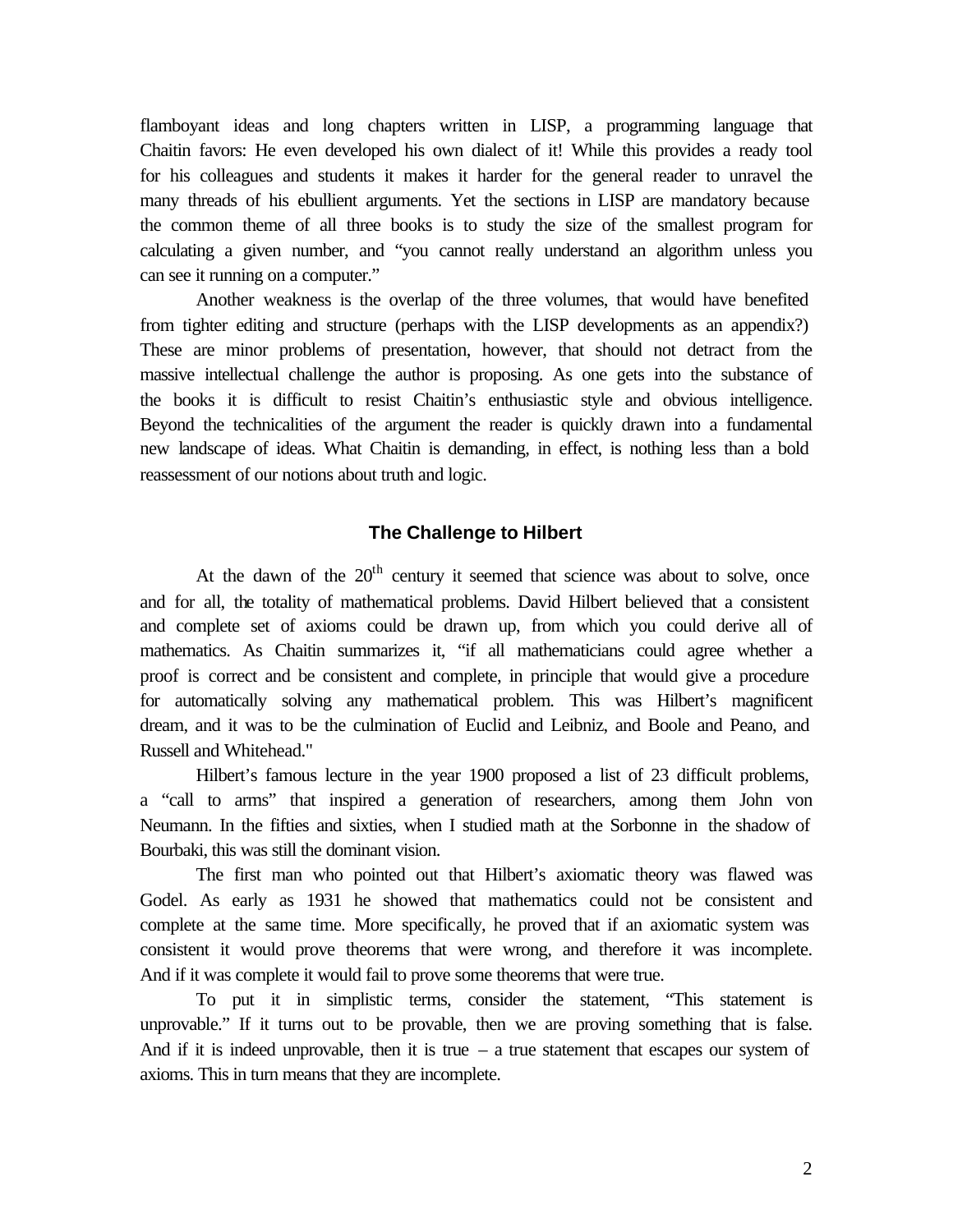Godel's proof is difficult (refreshingly, Chaitin himself confesses that he could follow it step by step but "somehow I couldn't ever really feel that I was grasping it") but it was followed by a more clear, more devastating attack five years later, led by the father of computer theory, Alan Turing.

Godel had shown that a formal axiomatic system for arithmetic could not be complete if it was consistent, but this still left a door open for a "decision procedure" that would tell us if a given assertion was true or not. Turing closed that door in 1936, and his proof is the springboard for Chaitin's work.

Turing posed the question in radical new terms by tackling the "halting problem," which considers a program (P) that determines whether or not a given computer program (Q) will halt or not when it is run on a particular computer. This is where computer languages with recursivity are important: In a language like LISP that is interpreted rather than compiled you can run (P) as a subprocedure of itself. If (P) stated that (Q) would never halt, then you would halt; and you would go into an infinite loop in the opposite situation, when (P) stated that (Q) would halt. Thus you would demonstrate the incompleteness of the axioms, unable to yield a fixed answer.

Chaitin refined this incompleteness result by defining a number, "Omega" as the "halting probability."

Omega is the probability that a binary program generated by tossing a coin will ever stop running. Given a specific computer, this is a well-defined real number. The computer calls for a series of binary digits and tries executing this "program." Omega is "maximally unknowable," says Chaitin, because the sequence of 0's and 1's in this number have no mathematical structure. To calculate the first N bits of Omega demands an N-bit program, in other words, N bits of axioms. This is irreducible mathematical information, a shocking idea in the Hilbertian view that assumed that all mathematical truth (hence, all computable numbers) could be derived from a small set of axioms in the same way as Pi, or the square root of 2, can be computed to arbitrary precision.

## **Implications Beyond Mathematics**

Leibniz claimed that if something was true, it was true for a reason. That reason was the "mathematical truth." But the bits in Chaitin's Omega number are not true for any reason, they are true by accident. We will never know what these bits are in the way we "know" that the first decimal in Pi is 1, the second one is 4, etc.

Summarizing the history Chaitin writes: "it turned out that not only Hilbert was wrong, as Godel and Turing showed… With Godel it looks surprising that you have incompleteness, that no finite set of axioms can contain all mathematical truth. With Turing incompleteness seems much more natural. But with my approach, when you look at program size, I would say that it looks inevitable. Wherever you turn, you smash up against a stone wall and incompleteness hits you in the face!"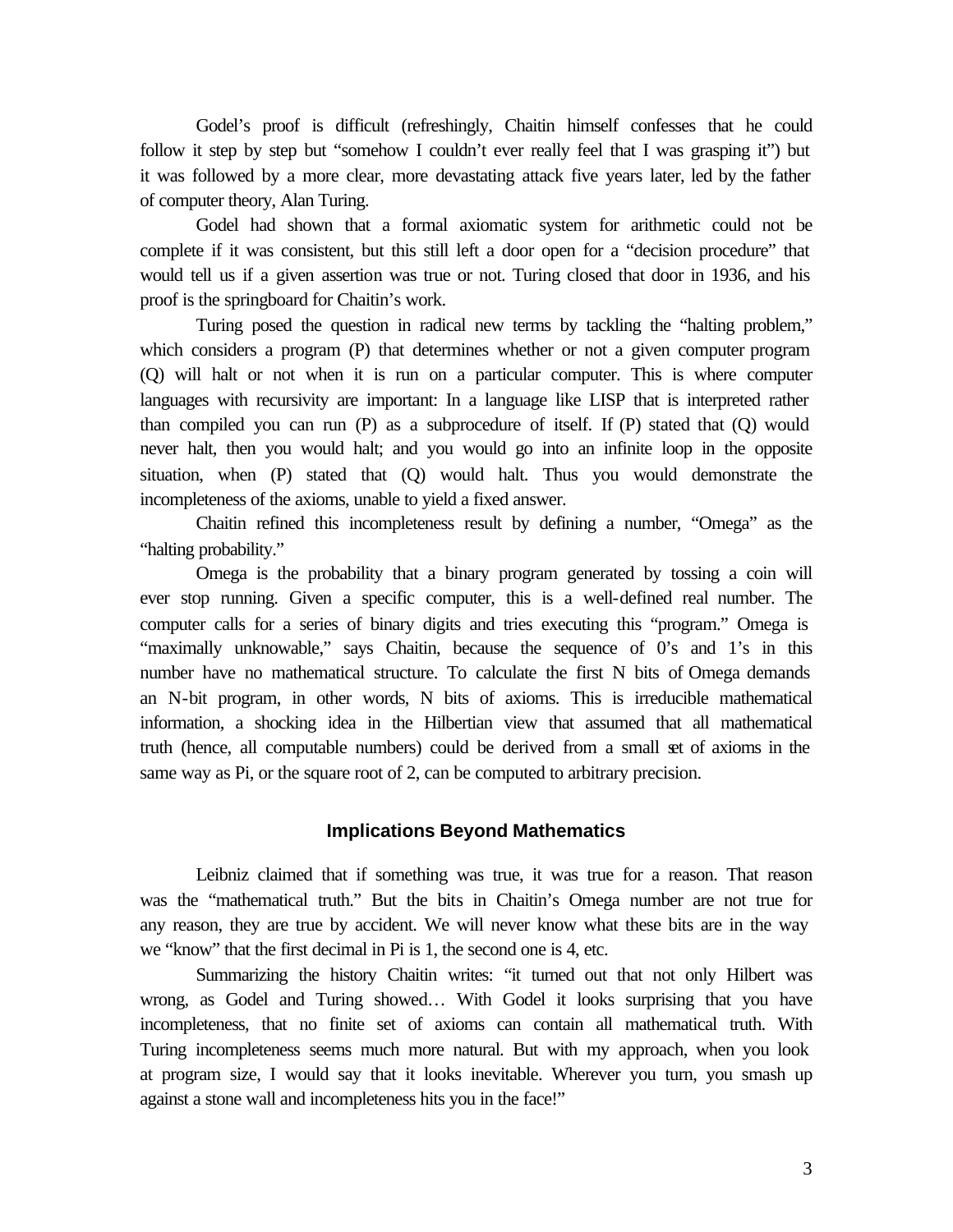Chaitin has shown that some mathematical truths were true by accident, that mathematics was no longer an exact science but an empirical, even an experimental science like physics. This is a nightmare for the logicians. At a time when physicists (who went through a similar revolution with the concept of randomness in the 1920s) are trying to get spacetime out of a random substratum, this work on the limits of mathematics is an inspiration.

How far can we take the implications? Chaitin himself sees no direct connection between his work and the physical concept of "random reality" but he does claim that "AIT will lead to the major breakthroughs of 21st century mathematics, which will be information-theoretic and complexity-based characterizations of what is mind, what is intelligence, what is consciousness, of why life has to appear spontaneously and then to evolve."

This last statement suggests a link with many of the topics studied by the SSE. French writer Aime Michel had reached the conclusion that certain problems (such as the topic of "alien contact") were in the realm of the unknowable, and would remain so until humans evolved a more complex brain. But mathematical unknowability is not necessarily a consequence of human frailty.

Hilbert's First Problem (also known as "Cantor's Continuum Hypothesis") is an example of this. In transfinite arithmetic the Hebrew letter Aleph subscripted by zero ("Aleph null") is the number of integers. It can be shown that 2 raised to the Aleph-null power is another number, and is greater than Aleph-null. Hilbert asked whether there was a number between these two numbers.

In 1963 a Stanford mathematician named Paul Cohen showed that you couldn't know if such a number existed. As a scientist friend from Los Alamos reminds me, "it's not that you are not smart enough, or lack the mathematical tools to find it. It is just undecidable."

This finding challenges many philosophical positions. Materialist theoretician and Marx's co-author Friedrich Engels made the point that our subjective thought and the objective world follow the same laws and therefore cannot contradict each other in their results. That is where mathematics comes from, argues Engels: abstraction from the world of nature. Eighteenth-century materialism had already posed the principle that *nihil est in intellectu, quod not fuerit in sensu*. (nothing exists in thought that doesn't exist in sensory experience.) In a piece called *On Prototypes of Mathematical Infinity in the Real World* Engels further stressed that "our geometry starts from spatial relationships, our arithmetics and algebra begin with numerical quantities and thus correspond to our terrestrial conditions." In such a materialistic view it would seem to follow that the world itself must be unknowable.

Not all scientists will agree with this interpretation. After Godel and Turing, you can indeed ask some well-posed questions that do not have an answer. But we should not look for implications beyond logic: "I see no connection to the existence of UFOs or the